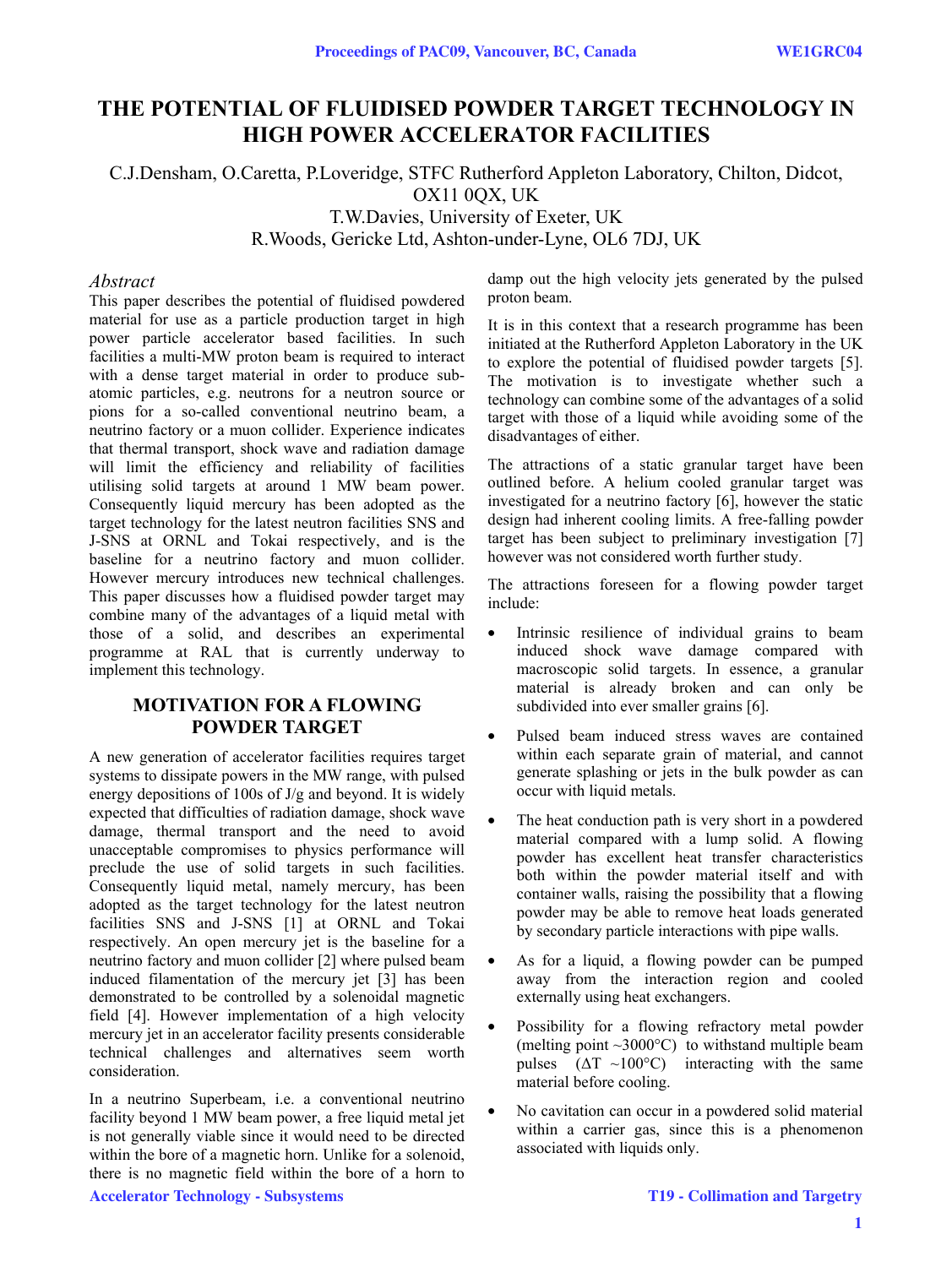- Target material is continuously reformed and replenished as for a liquid target.
- Eddy current generation and consequent interaction forces of a conducting powder with a solenoid have been studied for the neutrino factory parameters using the Vector Fields code. The retarding force on a powder grain was shown to reduce as a function of radius to the power of 5, giving a negligible effect for the grain size  $\leq 250$  µm used in experiments thus far.
- Fluidised beds and powder jets are a mature technology developed for the conveyance of powders in the chemical, material and food processing industries. Such experience can be exploited with the design of various components in the development of a complete target system.
- Many of the questions relating to the implementation of a flowing powder target can be investigated experimentally and, crucially, off-line. Also, unlike mercury, powdered tungsten is non toxic. These factors mean that a productive experimental programme can be undertaken at a relatively modest cost.

#### **IMPLEMENTATION OF A FLOWING POWDER TARGET**

Figure 1 illustrates an outline concept for a flowing powder target contained within a pipe, passing through the bore of a magnetic horn as for a Superbeam. An intermediate tube could be introduced to provide a path for coaxial gas return from an air lift system as illustrated in Figure 2.



Figure 1: Illustration of contained flowing powder target.

The same concept could be used for a Spallation Neutron Source target or for a Neutrino factory. However the first configuration studied was that of an open jet of tungsten powder, as this was considered the most challenging arrangement and is also directly comparable with the open mercury jet baseline for a Neutrino Factory.

Figure 2 shows a schematic outline of a circuit that would provide continuous operation and recirculation via an external heat exchanger, in an open jet configuration.



Figure 2: Schematic outline of a circuit for continuous powder target supply, with (1) powder discharge nozzle, (2) gas return line forming coaxial flow, (3) either open target jet (shown), or flow within pipe (4) receiver hopper,  $(5)$  suction nozzle for gas lift,  $(6)$  gas lift receiver vessel with filter, (7) powder heat exchanger, (8) and (9) pressurised powder hoppers, (10) Roots blower, (11) gas heat exchanger, (12) compressor, and (13) gas reservoir.

### **STATUS OF EXPERIMENTAL RESEARCH PROGRAMME**

Numerical simulations are not generally useful in the study of the behaviour of bulk powders, and so a predominantly experimental research programme has been initiated at RAL. A test rig comprising most of the elements in the schematic of Figure 2 has been commissioned to investigate off-line key issues for flowing powders, namely (1) flow characteristics of candidate target materials in a dense phase, starting with tungsten as a prototype high-Z refractory metal target, (2) effectiveness and pressures required for both air and helium as a driver gas (helium would be used in an online facility for its favourable heat transfer properties and to minimise effects of gas activation and ionisation), (3) achievable material fraction, (4) vacuum recirculation, (5) erosion of pipe walls and methods of mitigation, (6) open jet and closed pipe configurations.

Figure 3 shows a photograph of the test rig. An automated control system with a graphical user interface was written to operate the rig through the following stages and to log all instrumentation data. Operating in batches of c.100 kg, the tungsten powder is conveyed from a pressurised hopper through a horizontal 1 m long pipe with a 20 mm diameter bore, opening into a 200 mm diameter transparent tube to simulate entry of the jet into a pion capture solenoid. Air is drawn through this by means of an 18 kW roots blower drawing a vacuum of -400 mbar (gauge) on the receiver hopper. A coaxial flow of air around the jet is achieved by introducing an annular return from the blower at entry of the discharge pipe into the transparent tube. The powder is lifted from the